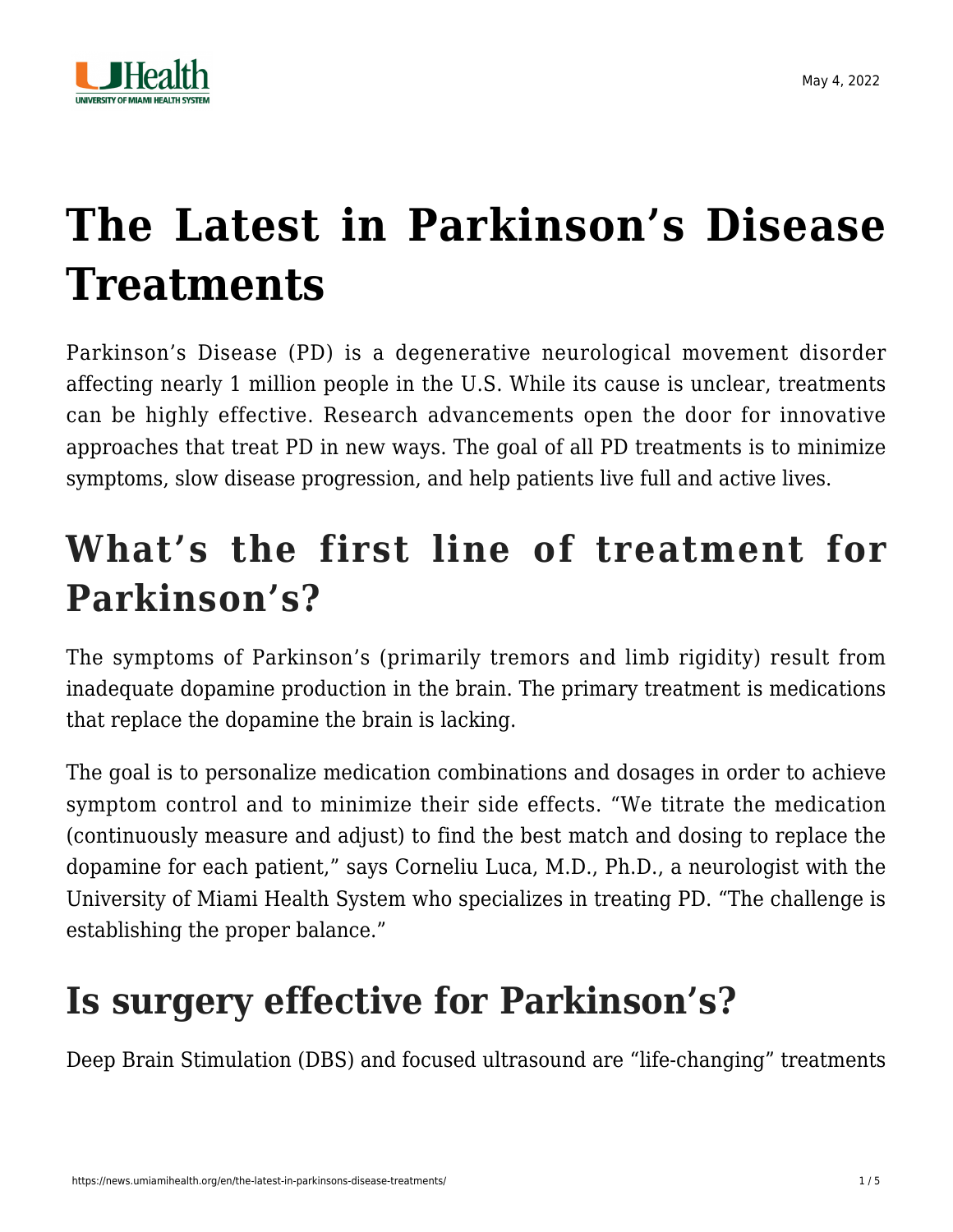

for those with PD, says Dr. Luca.

"We implant very thin wires that connect the brain to a stimulator device implanted under the skin in the chest (similar to a pacemaker for the heart)."

DBS sends electronic signals to an area in the brain that controls movement and blocks some of the brain's messages that cause annoying and disabling motor symptoms. Patients with this implant can interrupt the abnormal brain signals that cause tremors by switching on the stimulator with a handheld control, calming symptoms almost immediately.

PD patients see the best results from DBS after the system has been finetuned for their needs. The doctor can routinely adjust the device so that it targets and controls a patient's symptoms while minimizing side effects.



"DBS can greatly improve patients' quality of life and decrease their need for PD medications significantly," Dr. Luca says. "As this disease advances, some patients can end up taking 20 pills a day while still experiencing some disease symptoms and medication side effects."

These side effects may include sleepiness, nausea, hallucinations, confusion/other thinking problems, lightheadedness upon standing, and behavioral/personality changes.

"Following DBS treatment, some patients get off the medication entirely."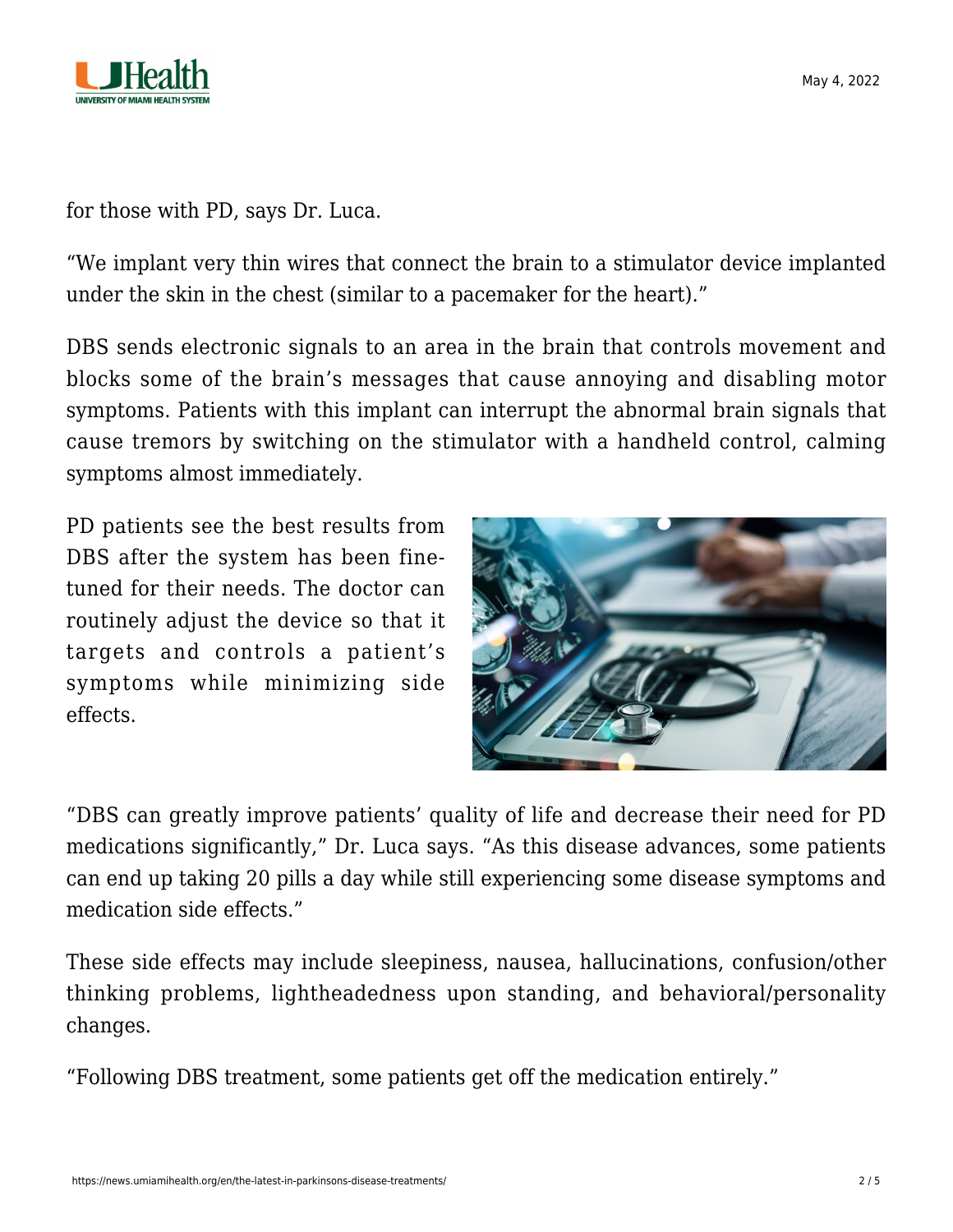

Learn more about the success of more than 1,100 [deep brain stimulation procedures](https://news.umiamihealth.org/en/deep-brain-stimulation-for-parkinsons-can-be-life-changing/) [conducted at UHealth](https://news.umiamihealth.org/en/deep-brain-stimulation-for-parkinsons-can-be-life-changing/).

# **Supplemental therapies**

While many patients respond well to pharmaceutical and/or surgical treatment for PD, some symptoms may persist.

The University of Miami Miller School of Medicine is one of 33 designated medical centers in the U.S. with a specialized, multi-disciplinary Parkinson's care team prepared to treat all aspects of this disease.

"We can help treat dystonia (muscle cramping and abnormal posture) and sialorrhea (drooling) with botulinum toxin injections (Botox®)," Dr. Luca says.

Many patients benefit from physical therapy to improve mobility issues and promote proper swallowing to prevent choking. Occupational therapy for PD focuses on teaching patients to independently manage activities of daily living and simple tasks like safely transferring in and out of a chair and using tools (like food utensils).

Speech therapy, called LSVT LOUD, can help PD patients increase the volume of their speech through improved vocal motor control.

"For patients with limited mobility or trouble traveling to our Miami office, we have expanded telemedicine," Dr. Luca says. "With video consultations, we can provide physical and speech therapies and evaluate patients' cognitive abilities."

Physical exercise can also improve balance, mobility, and strength in PD patients. UHealth's Coral Gables campus offers classes in Tai Chi, yoga, and power training (weight lifting) for PD patients.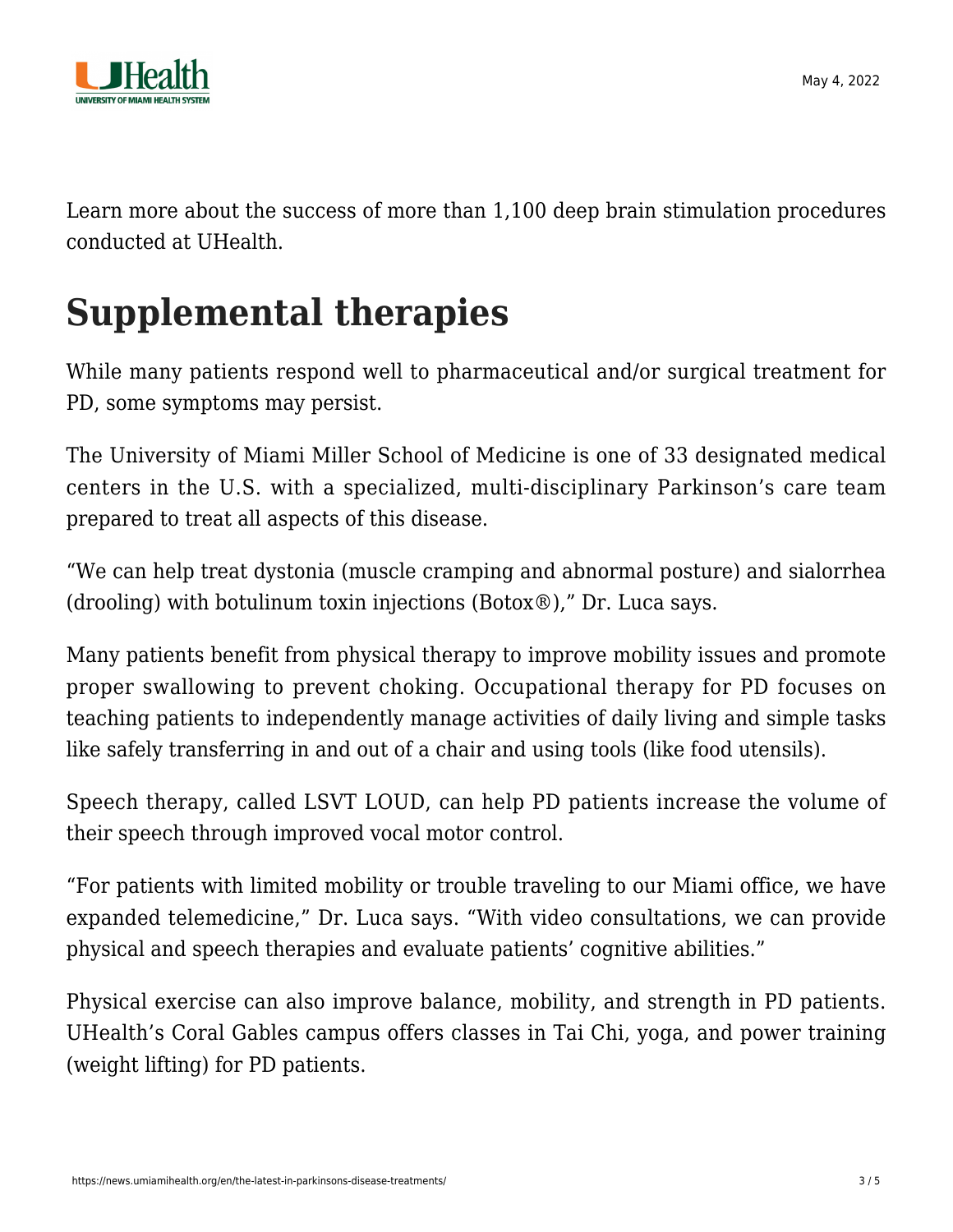

The same UHealth location also hosts music therapy (piano) for those with PD to engage the brain, reduce stress, and lift the mood.

"PD patients tend to have related psychological issues, like anxiety and depression," says Dr. Luca. "They can benefit from behavioral treatments and psychological support services, in addition to psychiatric medications."

Participating in local and national support groups is another way for PD patients and their families to learn practical techniques to deal with physical and emotional symptoms.

"We like to inform patients about this disease and how it progresses," Dr. Luca says. "As faculty at UM, we give talks and participate in symposia to educate the public about treatment options and research advancements. We also offer Zoom seminars, organized by our social worker, to increase public awareness of Parkinson's Disease.

"All of these programs are designed to help patients, families, and caregivers."

### **What's next for treating Parkinson's?**

As a Parkinson's Foundation Center of Excellence, UHealth offers patients access to clinical trials that advance knowledge about this disease and how best to treat it.

"We currently have more than 30 clinical trials actively enrolling patients. Our research trials look at different ways to improve patient mobility. Other trials are studying medications to slow disease progression for those recently diagnosed," Dr. Luca says.

"We are also hosting trials exploring options for longer-lasting relief compared to classic medications that are effective for four to five hours. We aim to extend this